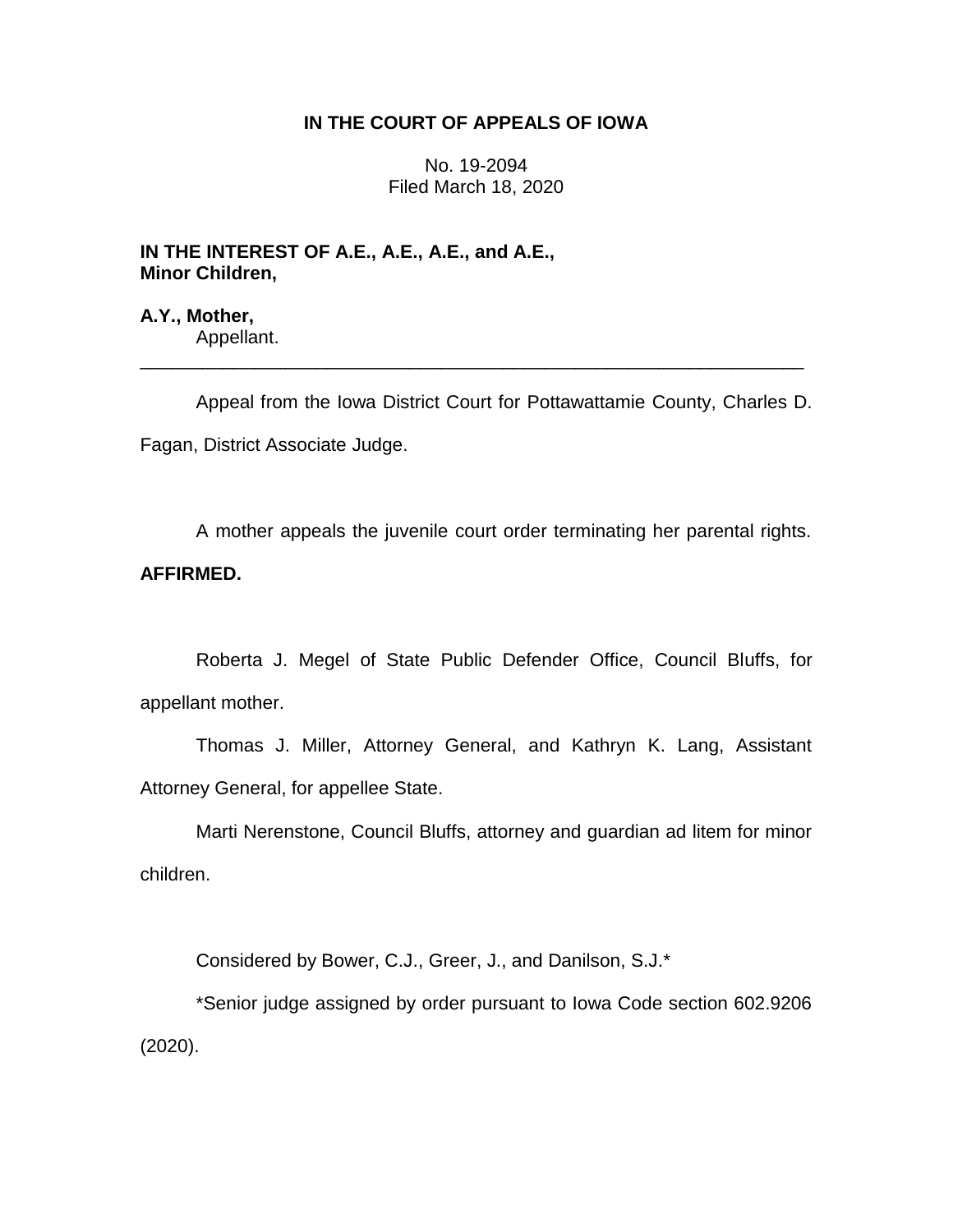#### **DANILSON, Senior Judge.**

 $\overline{a}$ 

A mother appeals the juvenile court order terminating her parental rights. We find there is clear and convincing evidence in the record to support termination of the mother's parental rights. We find the State engaged in reasonable efforts to reunite the mother with the children and termination is in the children's best interests. We affirm the decision of the juvenile court.

### **I. Background Facts & Proceedings**

A.Y., mother, and G.E., father,<sup>1</sup> are the parents of A.E., born in 2018, and triplets, A.E., A.E., and A.E., born in 2019. On April 26, 2018, there was an incident of domestic violence between the parents where G.E. broke the mother's jaw. The oldest child was present during this incident. A no-contact order was entered and social workers developed a safety plan with the mother. Despite this, social workers found G.E. in the mother's home on May 14. In June, the mother requested the no-contact order be dropped because she wanted to continue her relationship with G.E. The oldest child was removed from the parents' care on June 21 and placed in the care of the maternal grandmother. The child was adjudicated to be in need of assistance (CINA), pursuant to Iowa Code section 232.2(6)(b) and (c)(2) (2018).

The parents continued to have contact; on August 25, G.E. was arrested for violating the no-contact order. The mother informed a social worker she did not intend to comply with the no-contact order. G.E. was present for the birth of the triplets in April 2019. The triplets were removed from the parents' care and placed

 $1$  G.E. is the putative father of the children, as he never participated in paternity testing. G.E. does not appeal the termination of his rights to the children.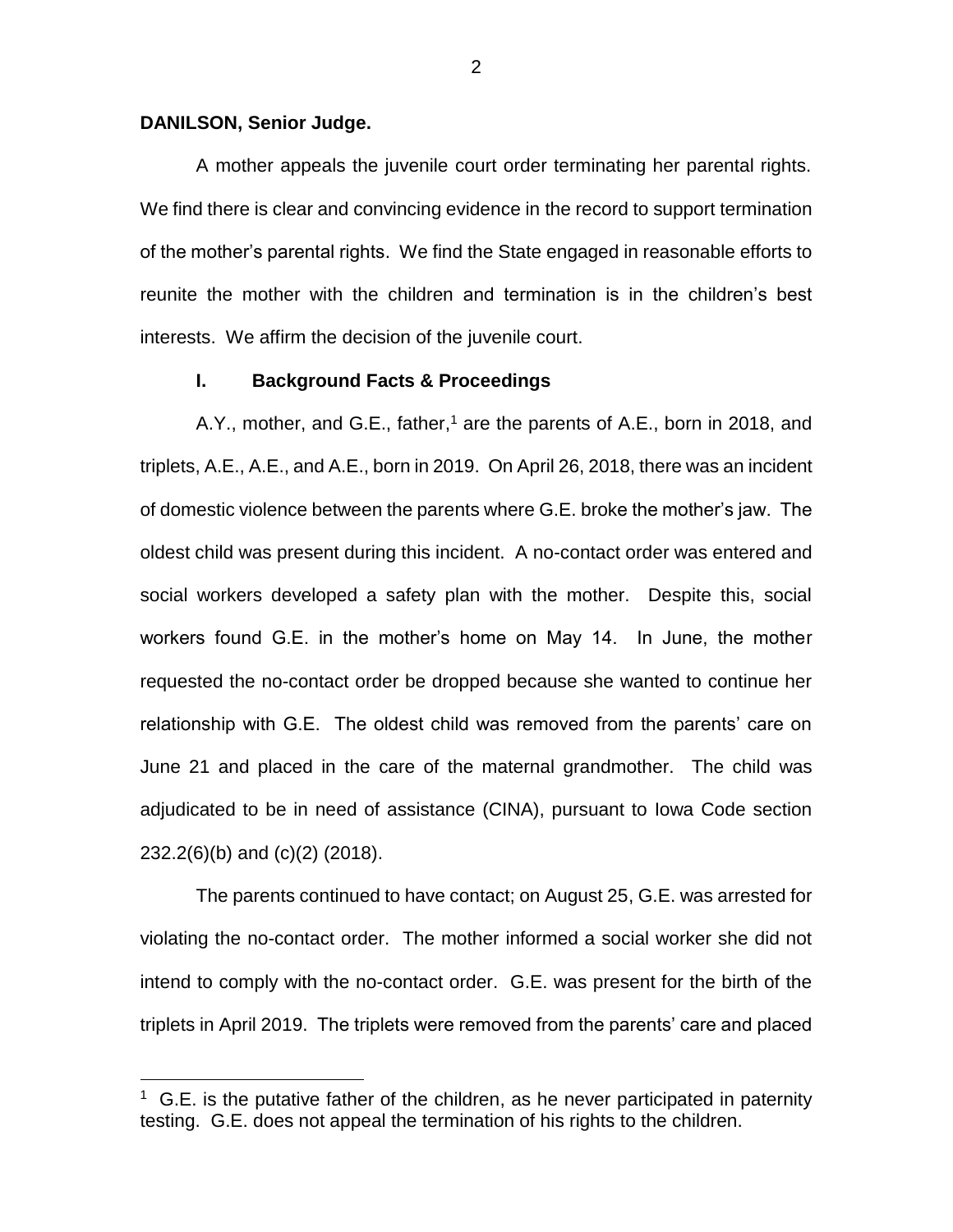in the care of the maternal grandmother, where the oldest child was living. A CINA adjudication for the triplets was entered on May 24, citing section 232.2(6)(b), (c)(2), and (n) (2019).

G.E. told social workers he was moving to Missouri. The mother was absent from April to August 2019, and it was believed she was traveling with G.E. She did not participate in services or in visitation with the children during this time. The mother returned to Iowa in August at about the same time as G.E. The mother was offered two visits per week but attended just three visits with the children in August. She had seven visits in September. The mother stated that parenting all four children was more difficult than she anticipated it would be.

On October 16, the State filed a petition seeking termination of the parents' rights. From September 30 to the termination hearing held on November 22, the mother only had three more visits. The mother testified her current housing situation was not suitable for the children but stated if the children were returned to her care she would obtain appropriate, stable housing. The mother stated she did not complete a program for anger management and did not take classes to address domestic violence. She stated she completed substance-abuse and mental-health evaluations but did not provide any documentation to support her claims.

The juvenile court terminated the mother's parental rights under section 232.116(1)(b), (e), (h), and (*l*) (2019). The court found termination was in the children's best interests. The court stated:

The parents have had over a year and a half to establish themselves as trustworthy, stable, and capable of caring for their children. They have failed to do so, despite the repeated offer and receipt of many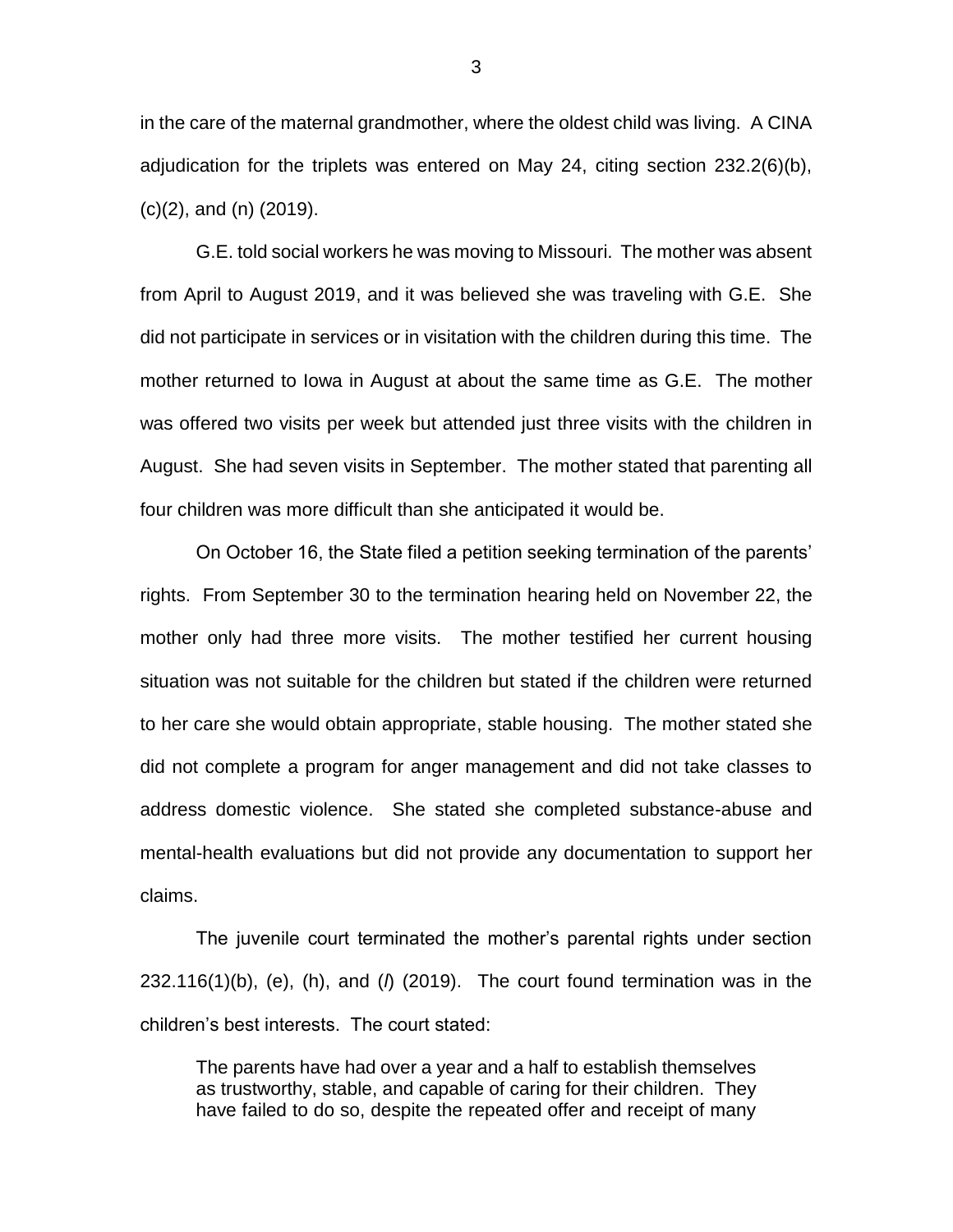services. There is no reason to keep these children from having a secure, adoptive relationship with parents who meet these minimum requirements.

The court also stated, "Reasonable, but unsuccessful, efforts were made to reunify the children with their parents. The children cannot be returned to either parent as of today's hearing nor in the foreseeable future." The mother appeals the order terminating her parental rights.

## **II. Standard of Review**

Our review of termination proceedings is de novo. *In re A.B*., 815 N.W.2d 764, 773 (Iowa 2012). "'Clear and convincing evidence' means there are no serious or substantial doubts as to the correctness [of] conclusions of law drawn from the evidence." *In re C.B*., 611 N.W.2d 489, 492 (Iowa 2000). Our primary concern is the best interests of the child. *In re J.S*., 846 N.W.2d 36, 40 (Iowa 2014).

## **III. Sufficiency of the Evidence**

The mother claims there is not sufficient evidence to support termination of her parental rights on any of the grounds relied upon by the juvenile court. "When the juvenile court terminates parental rights on more than one statutory ground, we may affirm the juvenile court's order on any ground we find supported by the record." *A.B*., 815 N.W.2d at 774. We will focus on the termination of the mother's rights under section 232.116(1)(h).

The juvenile court may terminate a parent's rights under section 232.116(1)(h) under the following circumstances:

(1) The child is three years of age or younger.

(2) The child has been adjudicated a child in need of assistance pursuant to section 232.96.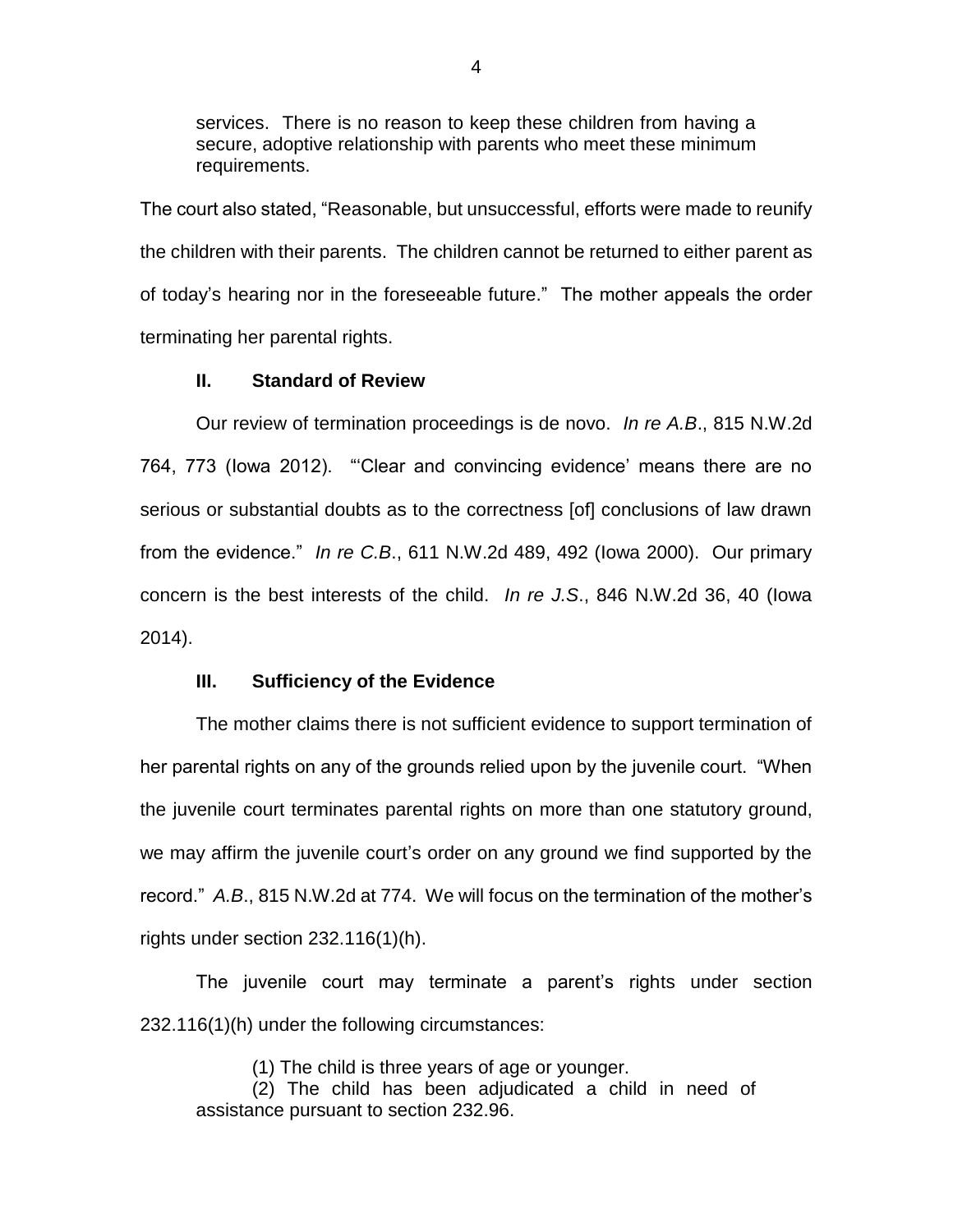(3) The child has been removed from the physical custody of the child's parents for at least six months of the last twelve months, or for the last six consecutive months and any trial period at home has been less than thirty days.

(4) There is clear and convincing evidence that the child cannot be returned to the custody of the child's parents as provided in section 232.102 at the present time.

The mother contends the fourth element was not proven by clear and convincing evidence. She states the children could be safely returned to her care.

At the termination hearing, the mother testified she was living with a friend and "it is not a place where I would want to take my kids." She stated it was not an appropriate place for her children. The mother stated if the children were returned to her care she would obtain better housing. At the time of the hearing, however, the mother did not have adequate housing where the children could be safely returned to her care. *See In re M.W*., 876 N.W.2d 212, 224 (Iowa 2016) (noting we consider whether the children could be returned to the parent's care at the time of the termination hearing). Additionally, the mother had not addressed the issues that led to the removal of the children. She had not completed a program for anger management and did not take classes to address domestic violence. The mother did not provide any documentation to support her claims she completed substance-abuse and mental-health evaluations.

#### **IV. Reasonable Efforts**

The mother claims the State did not engage in reasonable efforts to reunite her with the children. She asserts she unsuccessfully asked for more visitation. She states she participated in visitation to the best of her ability and should have been given more visitation time.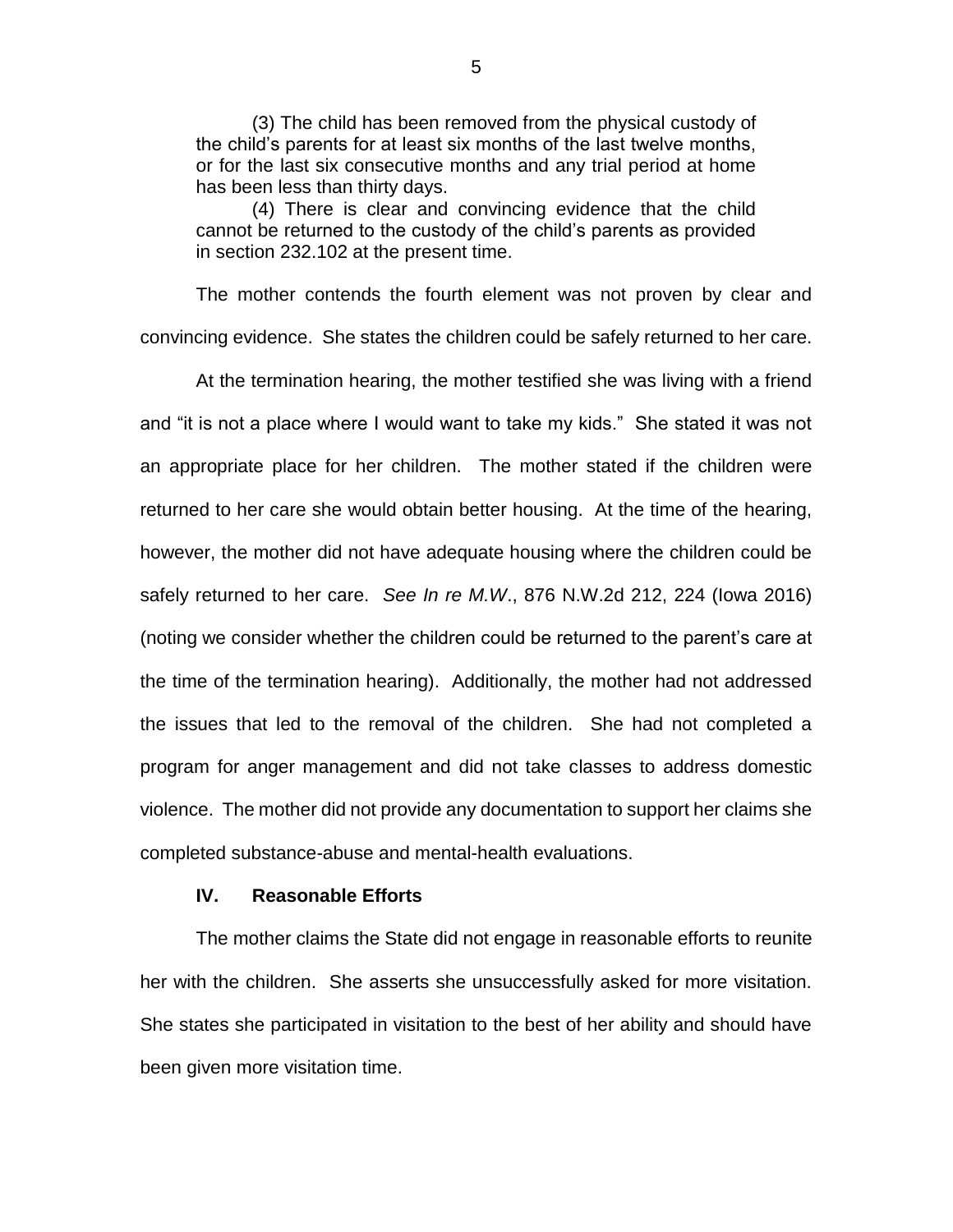"The State must show reasonable efforts as a part of its ultimate proof the child cannot be safely returned to the care of a parent." *In re L.M.,* 904 N.W.2d 835, 839 (Iowa 2017); *accord* Iowa Code § 232.102(9). "The reasonable efforts concept would broadly include a visitation arrangement designed to facilitate reunification while protecting the child from the harm responsible for the removal." *In re M.B.,* 553 N.W.2d 343, 345 (Iowa Ct. App. 1996). "[W]hat constitutes reasonable services varies based upon the requirements of each individual case." *In re C.H.,* 652 N.W.2d 144, 147 (Iowa 2002).

We determine the amount of visitation offered to the mother was reasonable based on the circumstances of the case. The mother left for about four months shortly after the birth of the triplets and had no contact with the children during that time. When she returned she was inconsistent in attending visitation. It would not make sense to increase the mother's visitation when she was not attending all of the visitation offered to her. The mother has not shown the State failed to make reasonable efforts to reunite her with the children.

We affirm the juvenile court decision terminating the mother's rights under section 232.116(1)(h).

#### **V. Best Interests**

The mother asserts it is not in the children's best interests to terminate her parental rights. "When we consider whether parental rights should be terminated, we 'shall give primary consideration to the child's safety, to the best placement for furthering the long-term nurturing and growth of the child, and to the physical, mental, and emotional condition and needs of the child.'" *M.W.*, 876 N.W.2d at 224 (quoting Iowa Code § 232.116(2)).

6